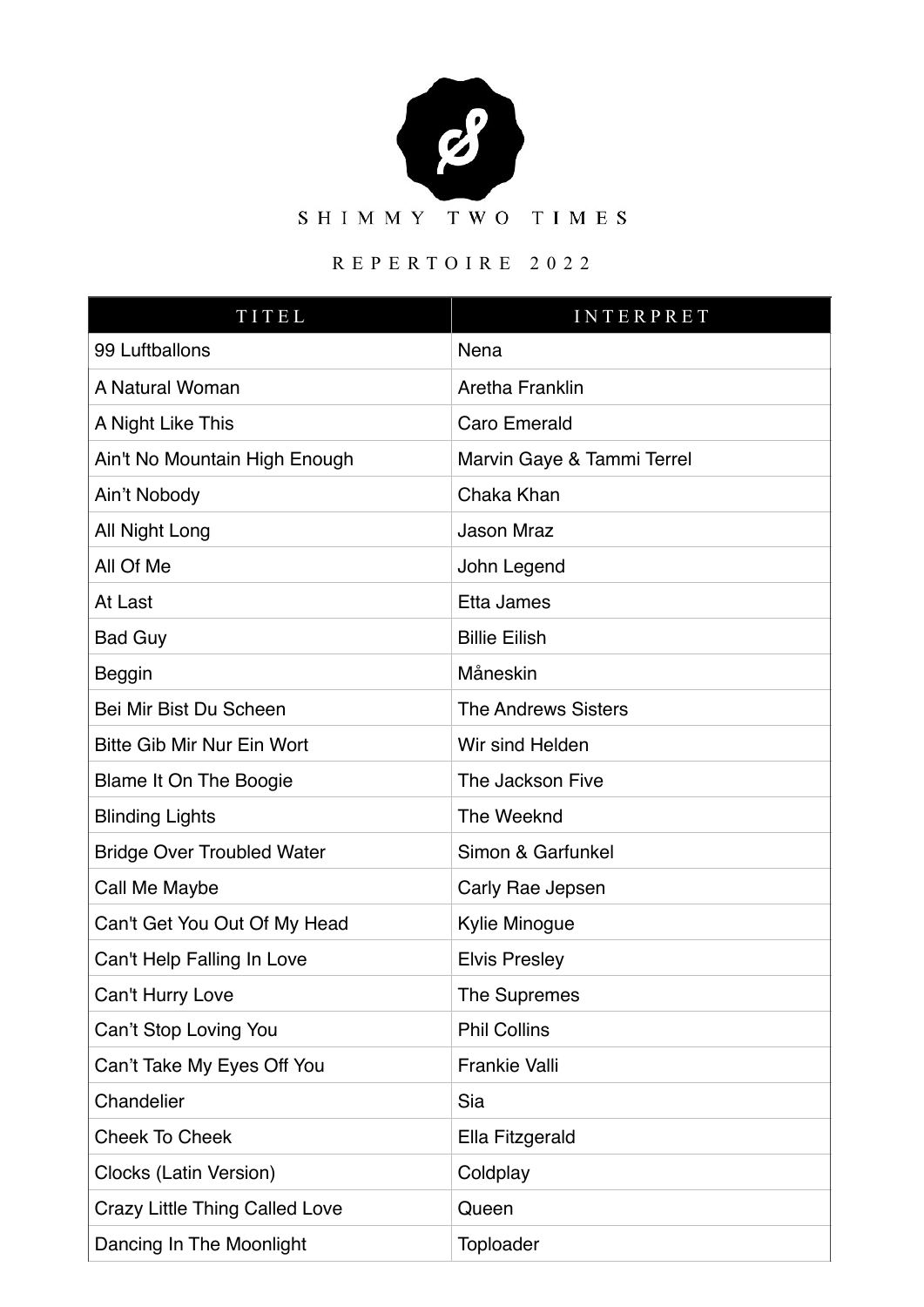| Dancing Queen                          | <b>ABBA</b>                     |
|----------------------------------------|---------------------------------|
| Don't Speak                            | No Doubt                        |
| Don't Stop Me Now                      | Queen                           |
| Du Trägst Keine Liebe In Dir           | Echt                            |
| El Cuarto De Tula                      | <b>Buena Vista Social Club</b>  |
| Everybody Needs Somebody To Love       | The Blues Brothers              |
| What A Feeling (Flashdance)            | <b>Irene Cara</b>               |
| Falling                                | Alicia Keys                     |
| Firework                               | <b>Katy Perry</b>               |
| Fly Me To The Moon                     | <b>Frank Sinatra</b>            |
| For Once In My Life                    | <b>Stevie Wonder</b>            |
| <b>Get Lucky</b>                       | Daft Punk ft. Pharrell Williams |
| Gimme Gimme Gimme/Hung Up              | ABBA/Madonna                    |
| Good 4 U                               | Olivia Rodrigo                  |
| Halo                                   | Beyoncé                         |
| Havana                                 | Camilla Cabello                 |
| Happy                                  | <b>Pharrell Williams</b>        |
| <b>Hit The Road Jack</b>               | <b>Ray Charles</b>              |
| How Deep Is Your Love                  | <b>BeeGees</b>                  |
| I Can't Help Myself (Sugar Pie, Honey) | The Four Tops                   |
| I Feel Good                            | James Brown                     |
| I'm So Excited                         | <b>Pointer Sisters</b>          |
| I Wanna Dance With Somebody            | <b>Whitney Houston</b>          |
| I Want It That Way                     | The Backstreet Boys             |
| I Want You Back                        | <b>Jackson Five</b>             |
| I Will Survive                         | Gloria Gaynour                  |
| If You Don't Know Me By Now            | Simply Red                      |
| I'll Be There For You (Friends)        | The Rembrandts                  |
| I'm Outta Love                         | Anastacia                       |
| It Don't Mean A Thing                  | Duke Ellington                  |
| It's A Shame                           | The Spinners                    |
| <b>Just Like A Pill</b>                | Pink                            |
| Just The Two Of Us                     | <b>Bill Withers</b>             |
| Killing Me Softly                      | Roberta Flack/Lauren Hill       |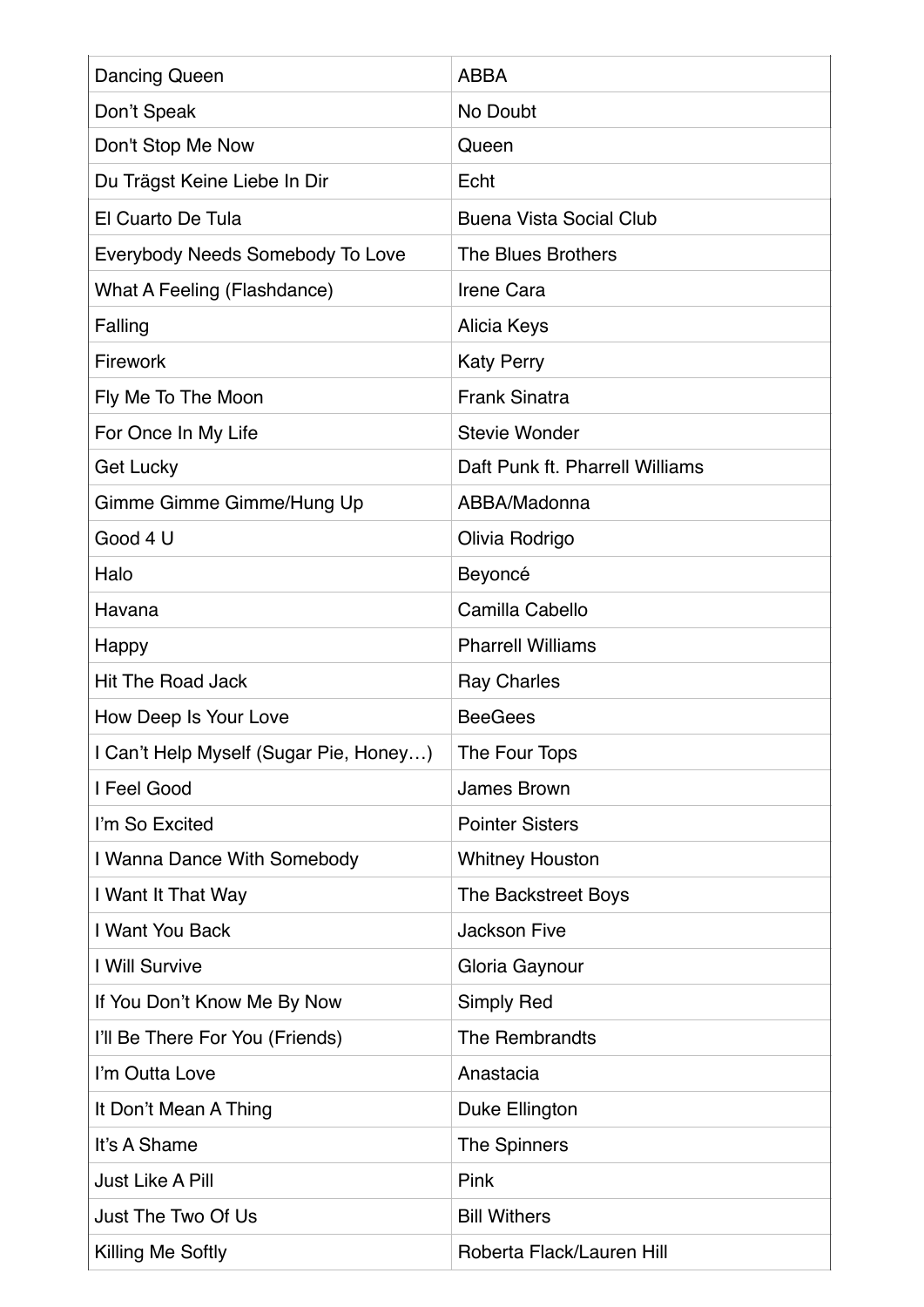| <b>Kiss</b>                         | Prince                         |
|-------------------------------------|--------------------------------|
| L.O.V.E                             | Nat King Cole                  |
| Lady Madonna                        | <b>The Beatles</b>             |
| La Isla Bonita                      | Madonna                        |
| Lambada                             | Kaoma                          |
| Let's Twist Again                   | <b>Chubby Checker</b>          |
| Mambo Italiano                      | <b>Rosemary Clooney</b>        |
| Mas Que Nada                        | Sergio Mendez                  |
| Mmmbop                              | Hanson                         |
| Murder On The Dancefloor            | Sophie Ellis-Bextor            |
| My Baby Just Cares For Me           | Nina Simone                    |
| My Girl                             | The Temptations                |
| My Heart Will Go On                 | <b>Celine Dion</b>             |
| <b>Never Ending Story</b>           | Limahl                         |
| Never Can Tell                      | <b>Chuck Berry</b>             |
| <b>Poker Face</b>                   | Lady Gaga                      |
| <b>Pretty Woman</b>                 | Roy Orbison                    |
| <b>Price Tag</b>                    | Jesse J                        |
| Rescue Me                           | <b>Fontella Bass</b>           |
| Respect                             | Aretha Franklin                |
| <b>Rock With You</b>                | Michael Jackson                |
| Rolling In The Deep                 | Adele                          |
| Saving All My Love                  | <b>Whitney Houston</b>         |
| September                           | Earth, Wind & Fire             |
| <b>Seven Nation Army</b>            | The White Stripes              |
| Sex On Fire                         | Kings Of Leon                  |
| <b>Shivers</b>                      | <b>Ed Sheeran</b>              |
| <b>Sir Duke</b>                     | <b>Stevie Wonder</b>           |
| Sk8er Boi                           | <b>Avril Lavigne</b>           |
| Something Stupid                    | Robin Williams & Nicole Kidman |
| Stand By Me                         | Ben E. King                    |
| Summer Dreaming - (Bacardi Feeling) | Kate Yanai                     |
| Summer Of 69                        | <b>Bryan Adams</b>             |
| <b>Super Duper Love</b>             | <b>Joss Stone</b>              |